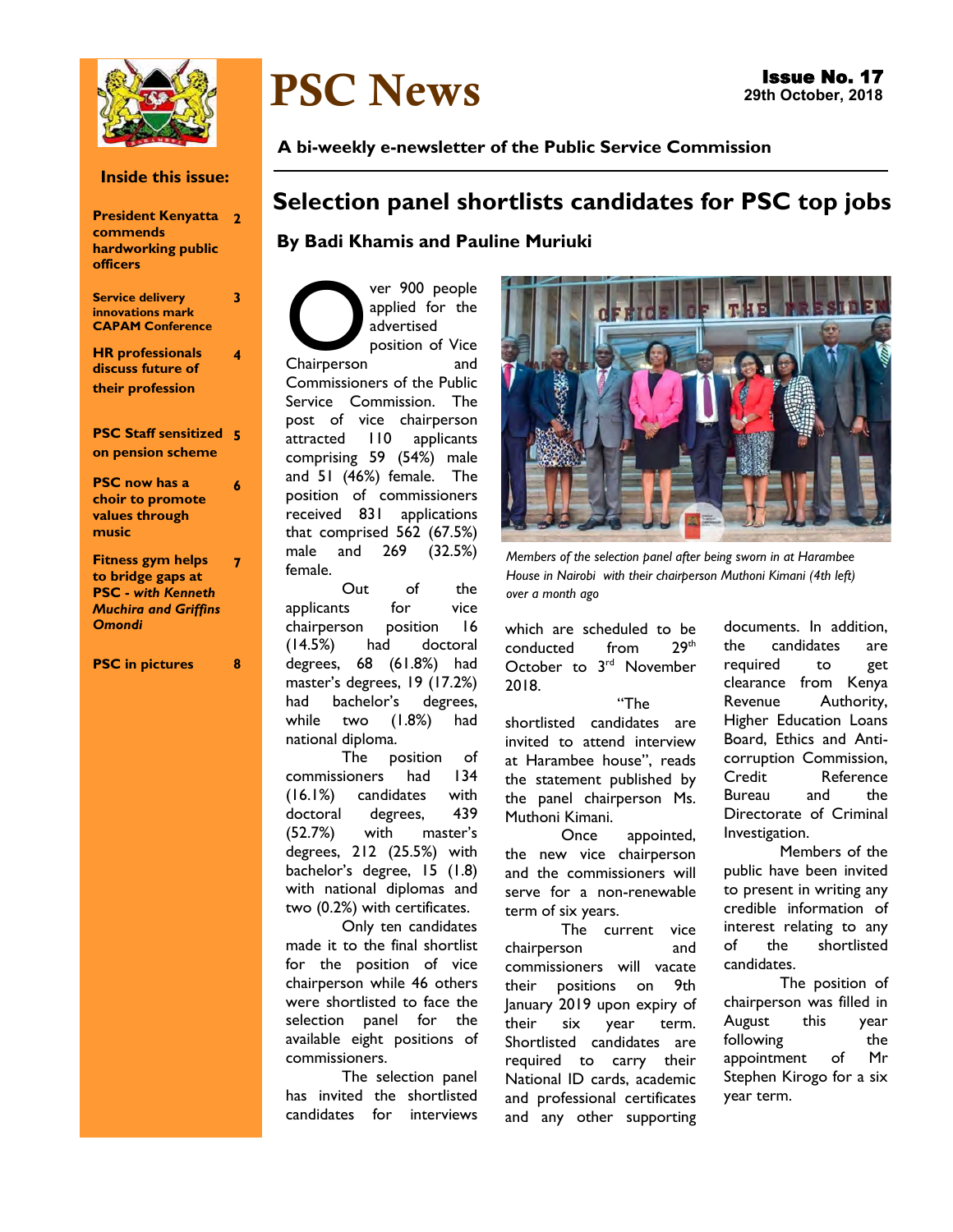## **President Kenyatta commends hard working public officers**

## **By Harold Avisa**

President Uhuru<br>
Kenyatta has<br>
commended public<br>
servants for their<br>
commitment and hard work. resident Uhuru K e n y a t t a h a s commended public servants for their Addressing the nation during this year's Mashujaa day celebration at Bukhungu Stadium in Kakamega County on 20<sup>th</sup> October, the head of state thanked all honest and hardworking Public Officers and Police Officers.

"It would not be right for me to fail to applaud all honest and hardworking Public Officers and Police Officers. There are many of you within the ranks of Government. On behalf of the People of Kenya, I thank you for remaining resolute. This day celebrates you, too, as our heroes," he said. This was in addition to having expressed gratitude on behalf of the entire Nation to men and women whose efforts and sacrifices brought independence from colonial rule as well as those who advanced the cause of democracy and the rule of law.

The President also underscored the need for public officers to adhere to the values and principles in Article 10 and 232 of the Constitution. Public Service Commission is the custodian of the forms for Declaration of Income, Assets and Liabilities by all civil servants.

The President further informed Kenyans that he had



*President Uhuru Kenyatta addressing the nation during this year's Mashujaa Day celebrations at Bukhungu Stadium in Kakamega County on Saturday 20th October*

directed actions that will reduce wastage of public funds and make government departments more accountable and efficient.

"I am aware that every taxpayer's shilling is hard earned, and that it must be translated to services that make a positive impact in the lives of our people," he said.

The Chairperson of the Commission Mr. Stephen Kirogo during his inaugural address to Commissioners and staff of the Commission on 23<sup>rd</sup> August, 2018 said: "In recognition that resources are scarce and there are many competing priorities, the public service should be at the forefront in eliminating wastage by targeting to achieve more with less resources."

The Chairperson also said the Commission will work with the government to ensure the "Big Four" agenda succeeds.

*"It would not be right for me to fail to applaud all honest and hardworking Public Officers and Police Officers…….. On behalf of the People of Kenya, I thank you for remaining resolute" - President Uhuru Kenyatta*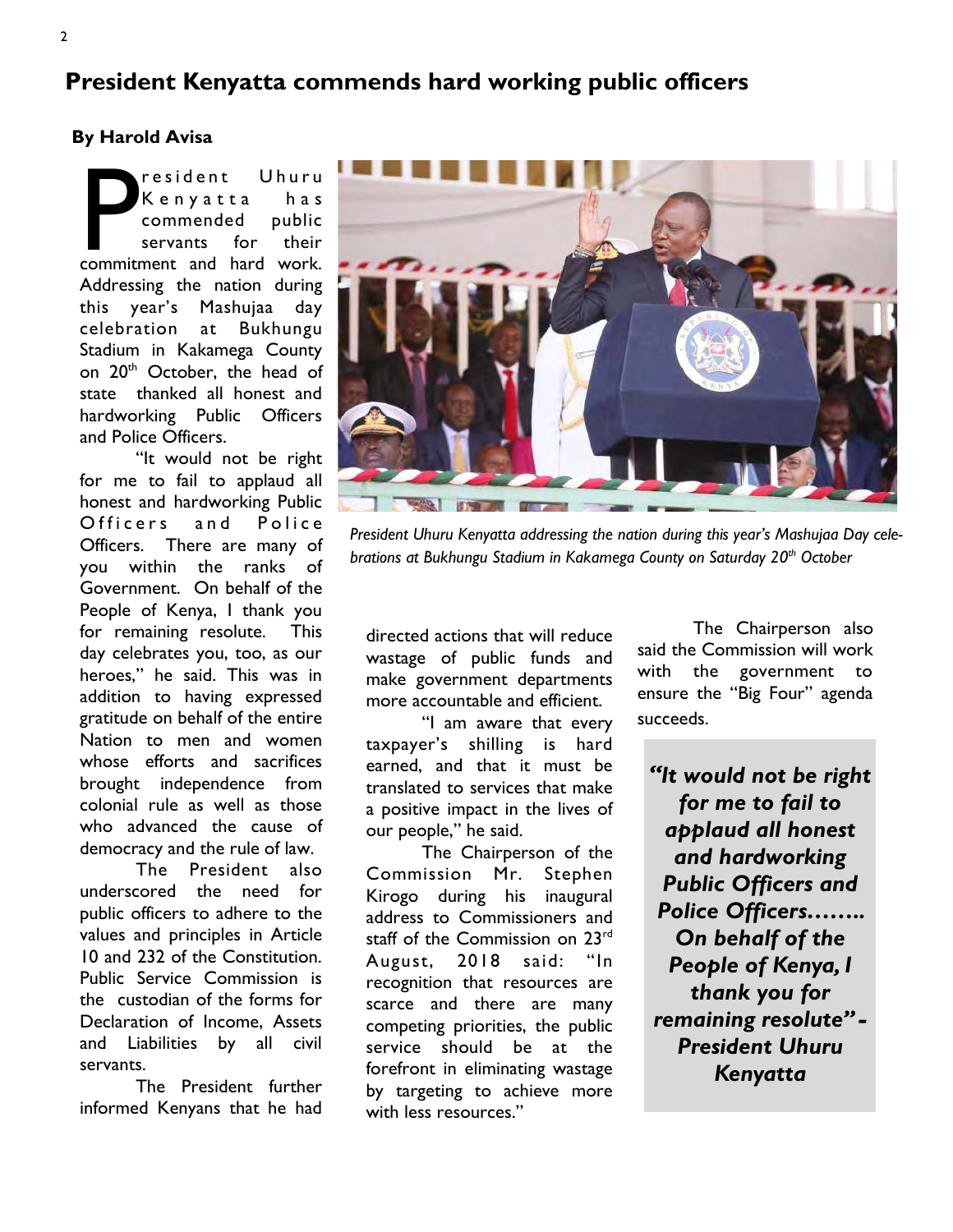## **Service delivery innovations mark CAPAM's 12th Conference in Guyana**

## **By Browne Kutswa and Gabriel Juma**

Expedition of this transformation of the Management (CAPAM) biennial **ervice** delivery innovations capped this year's Commonwealth Association for Public Administration and conference in Georgetown, Guyana attended by hundreds of delegates from across the world.

The Public Service Commission was represented by Chairperson Mr Stephen Kirogo accompanied by the deputy director (governance) Mr Gabriel Juma.

The conference, the  $12<sup>th</sup>$ since inception of the organization, was held from 22<sup>nd</sup> to 24<sup>th</sup> October 2018 under the theme "Transforming the Public Sector for Climate Governance". It was officially opened by the Prime Minister of the Republic of Guyana Moses Veerasammy Nagamootoo who stressed that the public service requires capacity to bring about necessary change in the mindsets of citizens towards green energy.

Mr Juma was among experts who were invited by CAPAM secretariat to present technical papers during the conference. His presentation was on *"Role of the Public Service in Determining a Nation's Climate and Economic Agenda: Challenges, Opportunities and Responsibilities*".

The conference resolved to deepen awareness on climate change through campaigns on social media and mainstreaming climate change in the curriculum at all levels of learning so as to create a pool of climate smart citizens.

The conference also provided an opportunity for member countries to showcase their innovations and their impact on service delivery. Innovations was singled out as the



*PSC Chairperson Mr Stephen Kirogo (left) chats with delegates during a break at the CAPAM Conference in Georgetown, Guyana*

greatest strategy to improving service delivery and finding solutions to the challenges facing citizens. The most outstanding innovations were:

- a) Helping elderly Singaporeans plan for retirement in a digital world, developed by the Singapore Central Provident Fund to enable elderly Singaporeans access their retirement benefits at the comfort of their homes using digital technology.
- b) Project SAFER derived from "Sense-making Analytics for Maritime Event Recognition", a collaboration between the Maritime and Port Authority of Singapore (MPA) and IBM, aimed at improving port operations and enforcements to support increasing Singapore's growth in vessel traffic and ensure the port of Singapore was efficient.
- c) Unnaya Banka Reinventing Education Using Technology (India) to provide quality education for all through

integration of technology in monitoring and accountability in the education system through the 4-Es (expansion, excellence, equity and employability).

- d) Garbage clinics Ambikapur Solutions for garbage in India focusing on mobilizing the community in Ambikapur to re-engineer its waste management system.
- e) Implementation of eprocurement at the Central Water Authority: the government of Mauritius implemented the e-procurement System (e-PS) to centralize and modernize procurement using ICT. The module provides a transparent system with audit trails and promotes integrity, fairness, transparency and accountability.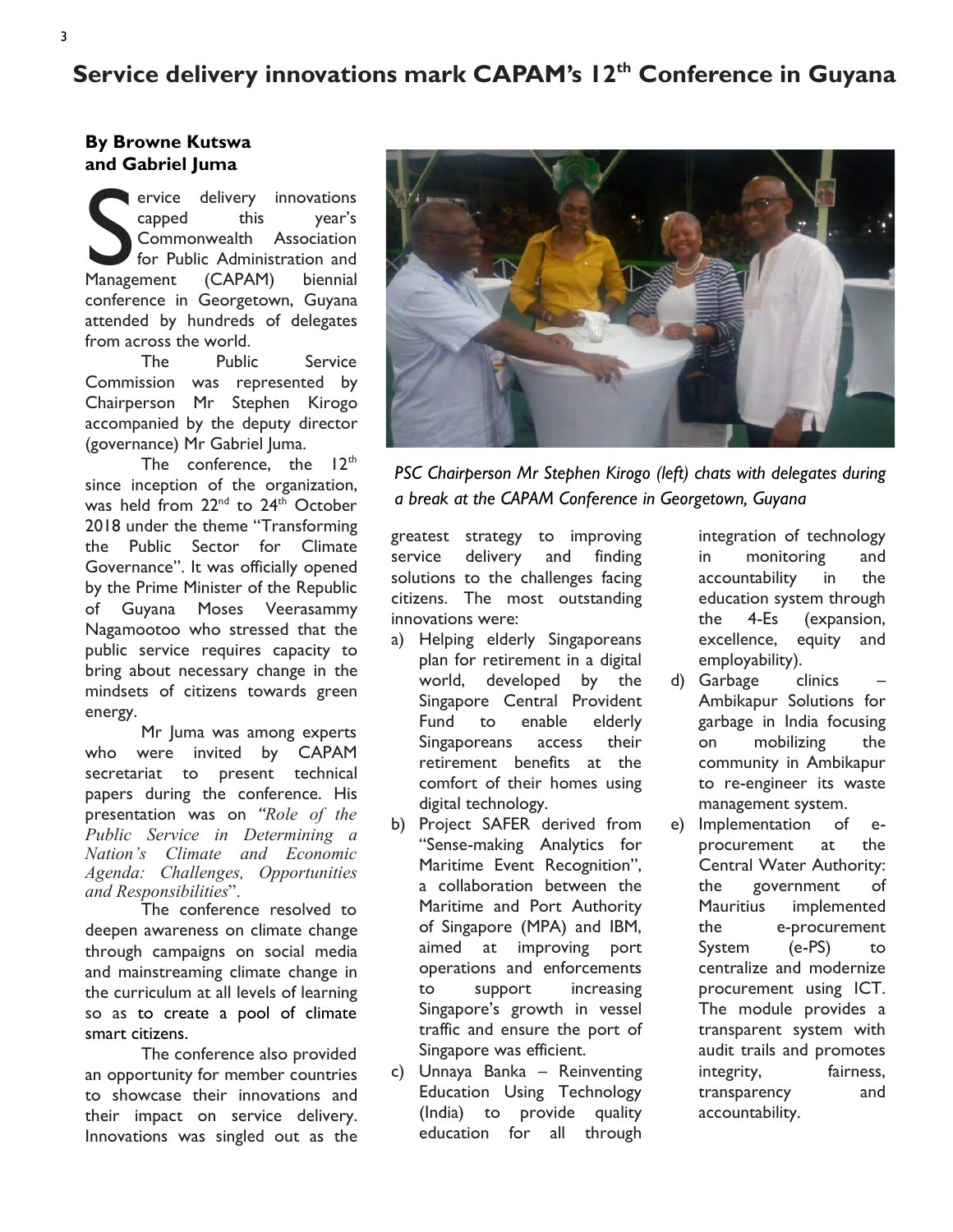## **HR professionals discuss future of their profession**

## **By Badi Khamis**

The Institute of Human<br>Resource Management<br>(IHRM) held its 22<sup>nd</sup><br>annual conference in<br>the coastal city of Mombasa he Institute of Human Resource Management (IHRM) held its 22nd annual conference in from  $23^{\text{rd}}$  to  $26^{\text{th}}$  October 2018 and resolved to reengineer the profession to fit in the changing business environment.

Themed "Look back to look forward", the conference deliberated on emerging trends that will drive the profession into the future. Participants were given insights on early HR practices and the milestones achieved over the years.

 The forum also provided an opportunity for HR professionals to understand how business operates and the role of HR in the process. In attendance were HR professionals from both public and private sector institutions. Addressing the conference, Public Service Commission CEO Dr Alice Otwala said the public sector has over the years established a unique approach to HRM involving entitlements to employees.

"The public service was for a long time perceived as the model employer in many countries and at the forefront of employment reform, innovation and better conditions of service," said Dr Otwala, adding that traditionally, employment in the public sector was based on the notion of a 'career service' of security of



*Dr Alice Otwala addressing participants during a past event*

tenure and life-long employment.

On the new management practices, Dr Otwala said that Human Resource Management has the potential to achieve targets in tandem with the strategic direction of the public sector.<br>She

informed the delegates that currently emphasis is gradually shifting to securing and retaining staff who can achieve desired outcomes, thereby dismantling the notion of a job for life.

Also present during the conference was IHRM Executive Director Mrs Dorcas Wainana who expressed the need for HR professionals to acquire analytical skills to lead their organizations in a more datadriven and strategic way. " A l t h o u g h H R management has come a long way from its beginnings, it is still poised to have a greater impact on the organization it serves," said Mrs Wainana.

*"The public service was for a long time perceived as the model employer in many countries and at the forefront of employment reform, innovation and better conditions of service "—Dr Alice Otwala*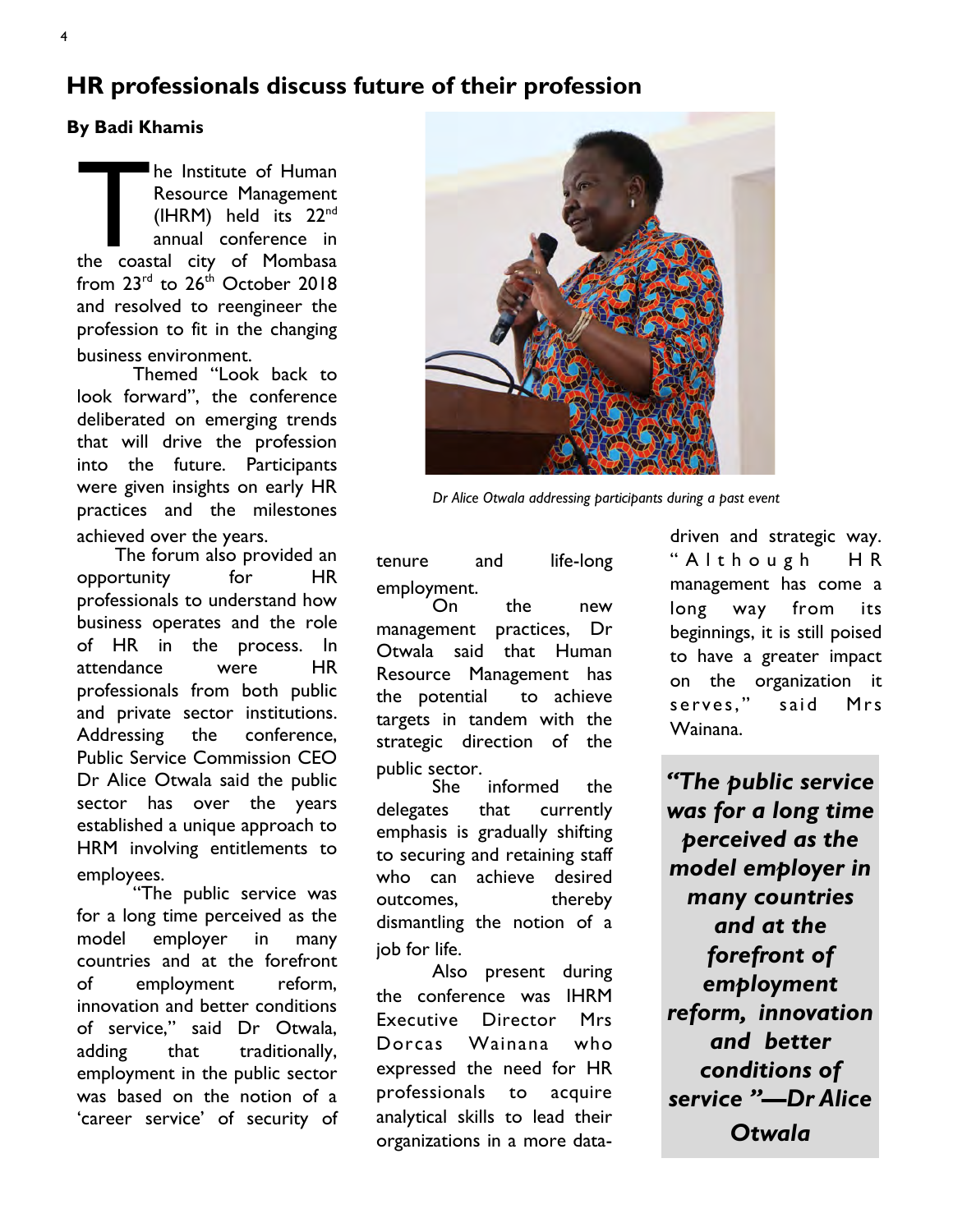## **PSC Staff sensitized on pension scheme**



*Mr Joshua Ejakait of Gen Africa making a presentation during the PSC Staff Pension Scheme sensitization meeting held in the Commission training room on 25th October 2018* 

### **By Pauline Muriuki**

embers of the PSC<br>
Staff Pension<br>
Scheme have been<br>
taken through a<br>
two-days sensitization program embers of the PSC Staff Pension Scheme have been taken through a to enlighten them on the various aspects of the Scheme. The exercise focused on the scheme's investments, governance, structure and benefits payable, retirement planning and financial wellness.

Mr Joshua Ejakait of Gen Africa, the fund manager, enlightened members on the obligations of the fund managers, the scheme administrators as well as the contributors. He explained the characteristics of assets in terms of risk, return and liquidity, and how one can

determine which areas to invest in. Mr Eiakait emphasized the importance of estimating how much one will be spending every month on retirement so that they can set goals that are commensurate with what they would like to earn. He said,

"Plan for retirement. If you wish to live comfortably in retirement, you can arrange to make extra contributions to achieve that goal."

Mr Adolf Muchiri of Enwealth the Fund administrator assured members that under no circumstances can a pension scheme wind down without the involvement of all the stakeholders. He assured members that their pension is secure. Concerning the Board of Trustees of the Scheme, Mr Muchiri said, "The Board of Trustees have the best interests of all members of the pension scheme; they ensure the scheme is administered according to the laid down regulations."

While responding to concerns from members about what happens to their pensions after retirement, the Acting Director Human Resource Management and Development Ms Joan Machayo said, "Retirees withdraw from the fund and invest in annuity according to their own choice. They're no longer under the fund."

PSC Staff Pension Scheme is a contributory scheme which came into effect on 1<sup>st</sup> July 2014. In its first two years, the employee contributed 7.5 % of monthly basic salary while the employer contributed 15%. In 2016 the contributions were reviewed upwards to the current 10% by the employee and 20% by the employer.

The training was held in the  $7<sup>th</sup>$  floor training room in the new Commission building on  $25<sup>th</sup>$  and  $26<sup>th</sup>$ October 2018.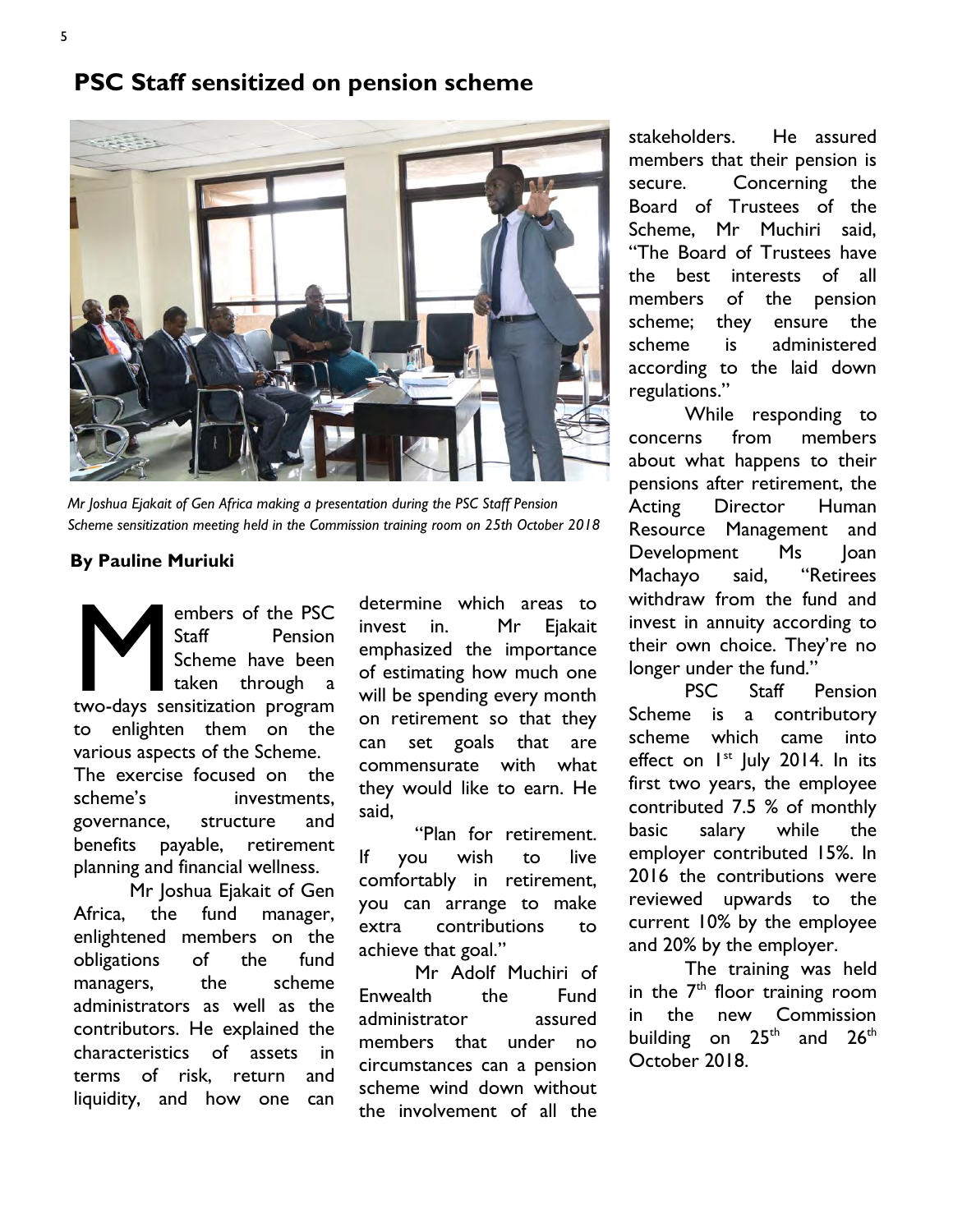## **PSC now has a choir to promote public service values through music**



*The Deputy Commission Secretary Corporate Services Mr Simon Rotich with a section of members of the choir during the inaugural meeting in the Commission boardroom on 18th October 2018*

## **By Pauline Muriuki**

The Public Service<br>
Commission choir has<br>
formally been<br>
inaugurated with the<br>
objective of articulating the he Public Service Commission choir has formally been inaugurated with the values and principles of the public service as enshrined in the Constitution through music.

While inaugurating the choir, Deputy Commission Secretary Corporate Services Mr Simon Rotich said the Commission recognizes that one of the ways of developing quality relationship with the publics and disseminating its mandate and achievements in fresh and contemporary ways is through songs.

"Music is one of the strategies for promoting the values and principles in the Framework for the implementation of Values and Principles in Articles 10 and 232 of the Constitution in the Public Service," he said.

It is envisaged that the Choir through music will enhance the acquisition and retention of the messages passed through songs to the public.

During the first meeting held to chart the way forward, Mr Rotich expressed satisfaction with the good response from members of staff and assured that adequate room for practice will be created.

The Director Compliance and Quality Assurance Mr Simon Wachinga who attended the meeting said that the choir will pitch for the values and principles of public service in Articles 10 and 232.

"One of the value drivers is drama and music which is legally supported," said Mr Wachinga, reiterating that the choir will pick a theme from values of the Commission such as integrity, marginalization, diversity, among others to present in songs.

Also present during the meeting was the Deputy Director **Corporate** 

Communication and Media Relations Mr Browne Kutswa and other members of staff from various directorates. Members also selected officials to embark on developing concept paper outlining the structure of the choir, objectives, terms of reference for the Committee and members among other issues pertaining to the choir.

The choir was inaugurated on 18<sup>th</sup> October 2018 under the chairmanship of Mr Rotich.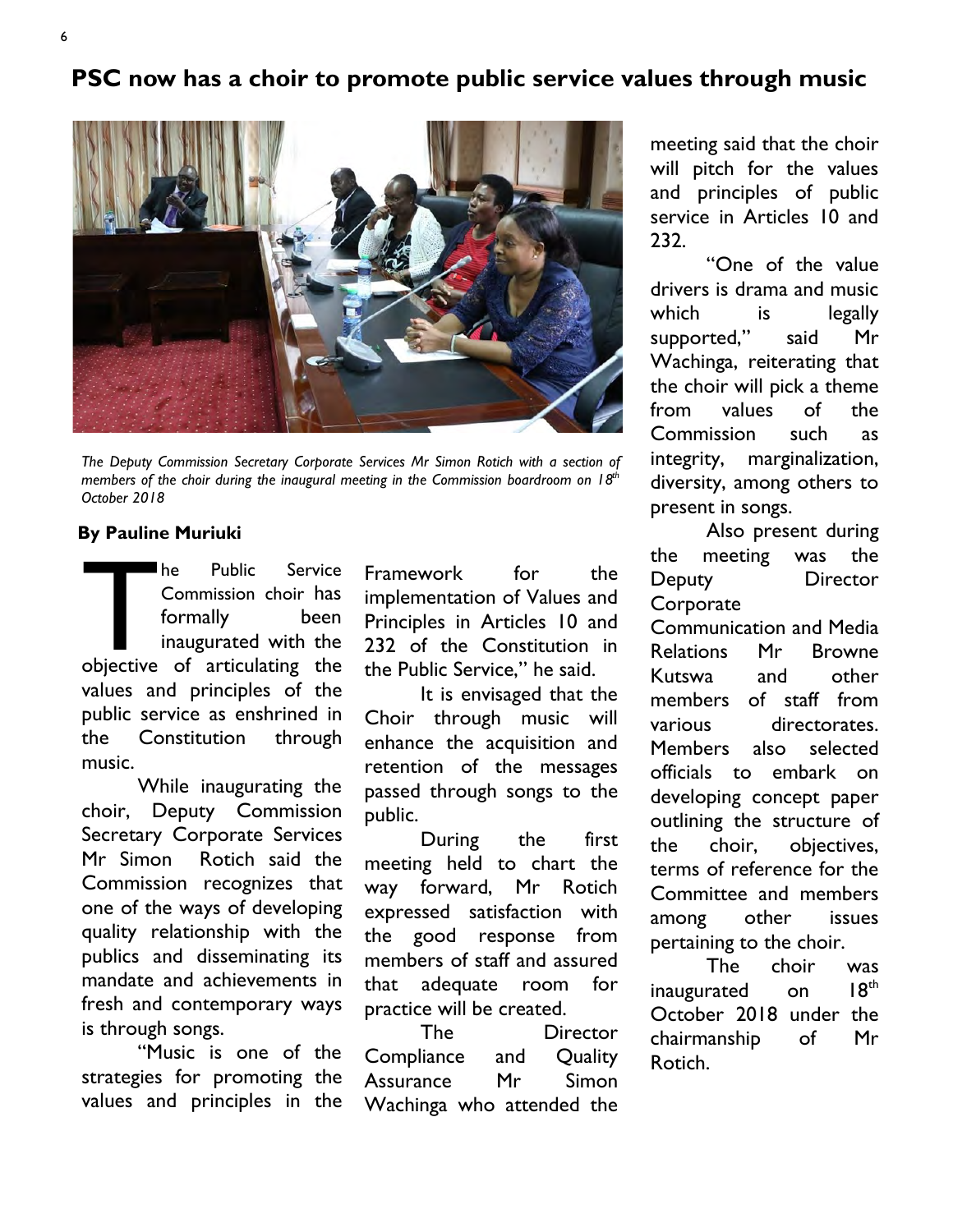**Fitness gym helps to bridge gaps at PSC –** *with Kenneth Muchira and Griffins Omondi*

fter a few awkward<br>
months, staff at the<br>
Public Service<br>
Commission appear<br>
to have found a system that fter a few awkward months, staff at the Public Service Commission appear works for all at the Commission gym. Given the magnitude of the mandate bestowed on the Commission, it is easy to understand why the premises plays host to a high number of very senior officials. As is the case in many bureaucratic systems, senior officers and lower ranking officers rarely mingle, and in the few instances that they do, it is usually on official matters.

This was the case when the gym was opened last year. The gym was frequented mostly by junior staff who would become uncomfortable when a senior member walked into the gym to exercise with them. Senior members were concerned about scaring away the junior staff by their attendance while the latter would not know how to maintain protocol lines while still sweating it out. Thanks to the instructors' ingenuity and the willingness of both the senior and iunior staff members, today if you walked into the gym during workout sessions you wouldn't distinguish between a



*L-R: Fitness instructors Kenneth Muchira and Griffins Omondi pose for a photo during a training session*

commissioner and a support staff. That air of awkwardness has since ebbed away and has been replaced by a more welcoming attitude of friendship and togetherness among staff members.

The instructors are particularly grateful to Commissioners Lawrence Nyalle (one of the most consistent gym clients), Catherine Omweno, Veronica Birgen and the Deputy Commission Secretary Corporate Services Mr. Simon Rotich for doing what few people in similar positions would even dare - exercising with junior staff members and encouraging them on.

We encourage more members to enroll in the gym. Rather than paying a lot for other gyms outside, why not come and shed those calories right here at the Commission House with colleagues free of charge?

*Kenneth Muchira and Griffins Omondi are Fitness instructors at the PSC gym*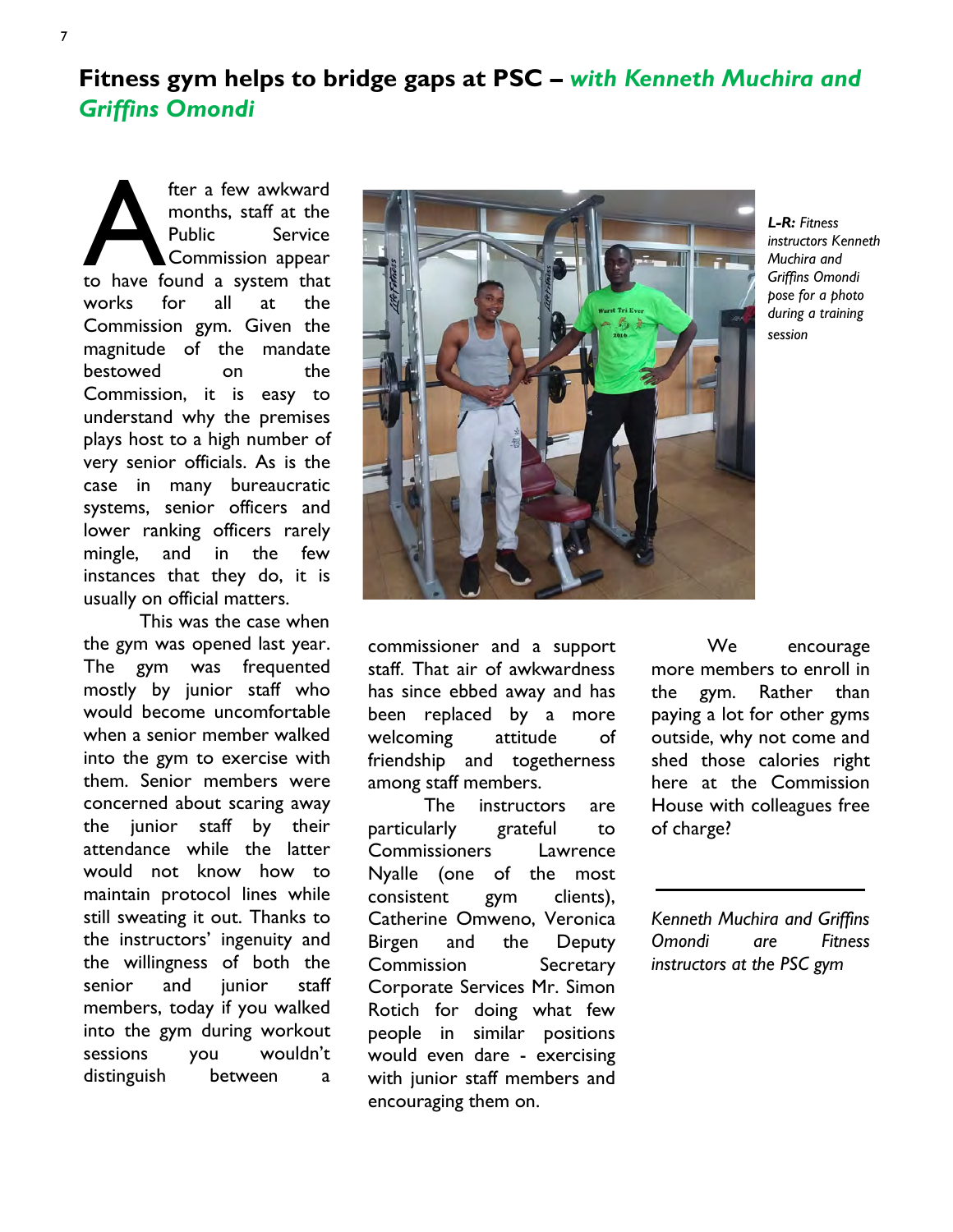## **PSC IN PICTURES**



*The Director Compliance & Quality Assurance Mr Simon Wachinga (fourth left) making a point during the inaugural meeting of the PSC choir members in the Commission boardroom*



*Principal Executive Secretary Ms Faustina Kwena belts out a tune during the inaugural meeting of the PSC choir members in the Commission boardroom*

*Mr Adolf Muchiri of Enwealth - the pension fund administrator, makes a presentation during the members education program in the PSC training room*



*Members of Public Service Commission Pension Scheme following the proceedings during the members education program in the PSC training room*